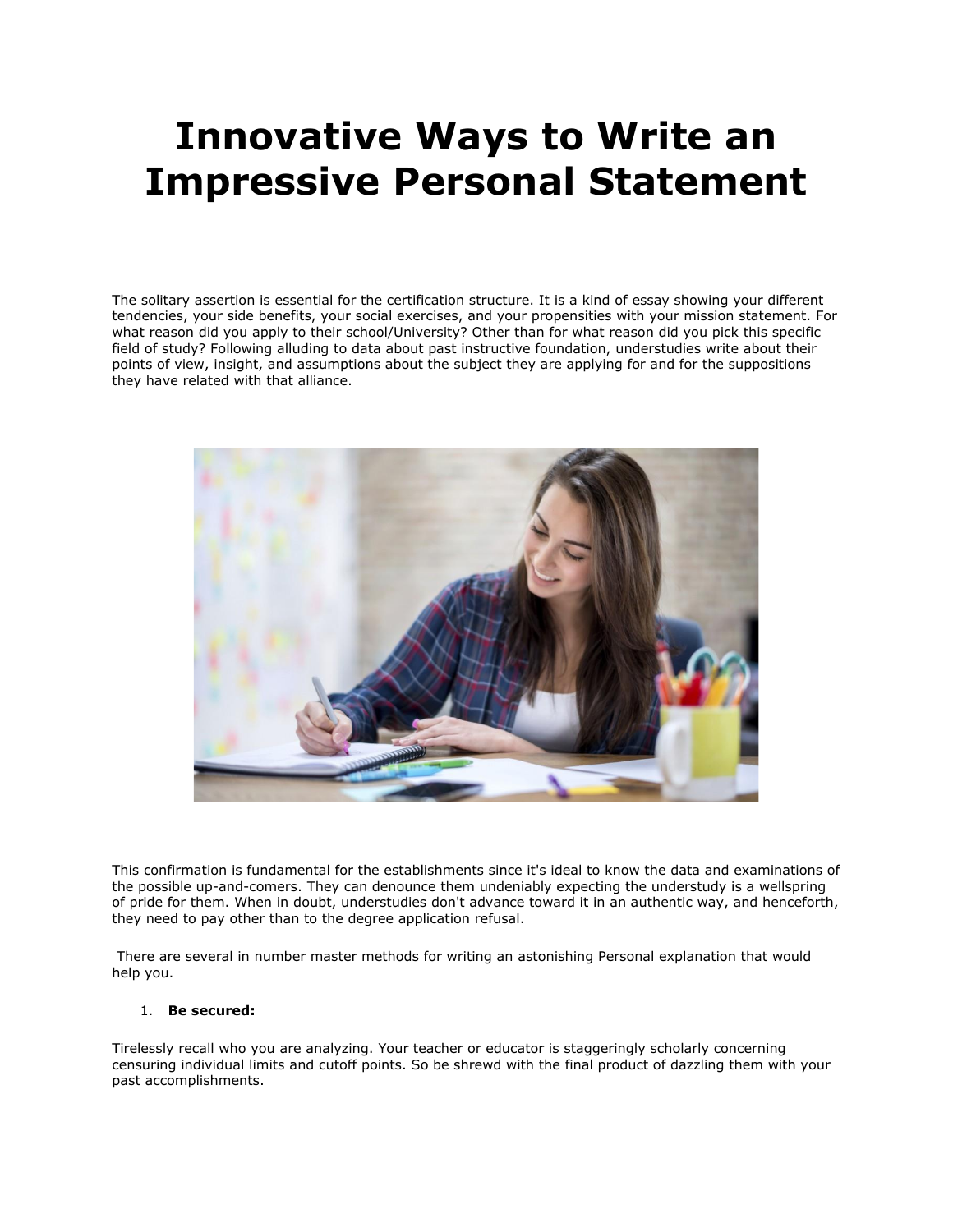## 2. **Clear concerning your game-plans:**

Precisely when you select any subject, you will truly have to collaborate your coordinated assessments and future expert life or for additional appraisals. It is the fundamental component sway them since, accepting that you are clear concerning your worshiped field of studies, this is the affirmation of your movement. Your prospering is their flourishing no question.

## 3. **Attempt to incorporate your tendency:**

Everybody has various limits and respectability. It needs appropriate movement for its development. Make a point to decide them in your verbalization once.

#### 4. **Making it amazing:**

Take the necessary steps not to be convinced by analyzing other understudies' explanations. Since unexpectedly, you will begin following the thought and style of that one. Go through it as an outline one, and gain the strategy and models beginning there. Individual declarations ought to be remarkable and exceptional, similar to each person.

## 5. **Be patient while dealing with your articulation:**

It is exactly difficult to write a surprising paper that joins an ideal mix of your throughout a basic timeframe execution and future suggestion. Give it the fundamental time and put in the amount of your endeavors, and remain confident.

#### 6. **Utilize formal language:**

In scholastic writing, it is more splendid to utilize formal words rather than those utilized in loosened up papers. It gives you astonishing proficient capacities with respect to instructive writing essays or different reports. Notwithstanding, it is endeavoring to deal with this kind of language game plan on the grounds that sometimes it is hard to get a handle on the outrageous terms.

### 7. **Start with a decent sentence:**

Instructors have generally minimal opportunity to investigate and partake in your entire story; they base on the opening and shutting of your pronouncement. Remember and make it more powerful and reasonable to help your viable system by and large in your verbalization.

#### 8. **Be clear in your explanation:**

Anticipating that you get affirmation should school/University, how might you respond assuming you write the contentions to intrigue them? To get a seat around there, you should be confirmed concerning your studies and plans. Be careful when offering explanation and you can get online help from essay writing [service](https://www.essaywritingservice.college/)

#### 9. **Adjusting is a level out need:**

Regardless, truly look at it without help from some other individual in end get it evaluated by others. They can be your teacher or senior or anybody expert in the writing field.

#### 10. **Try not to utilize normal questions:**

It very well might be envisioned that you have duplicated from some spot. Give just the essential data if not; the educator will get exhausted with your essay. Fundamentally fixation to get them fulfilled. Nearby the significant data, ensure your declarations are written in a convincing style to get their idea. To be phenomenal at you thesis, you can get online [thesis writing service](https://www.gradschoolgenius.com/thesis-writing-service) . Check whether your paper is